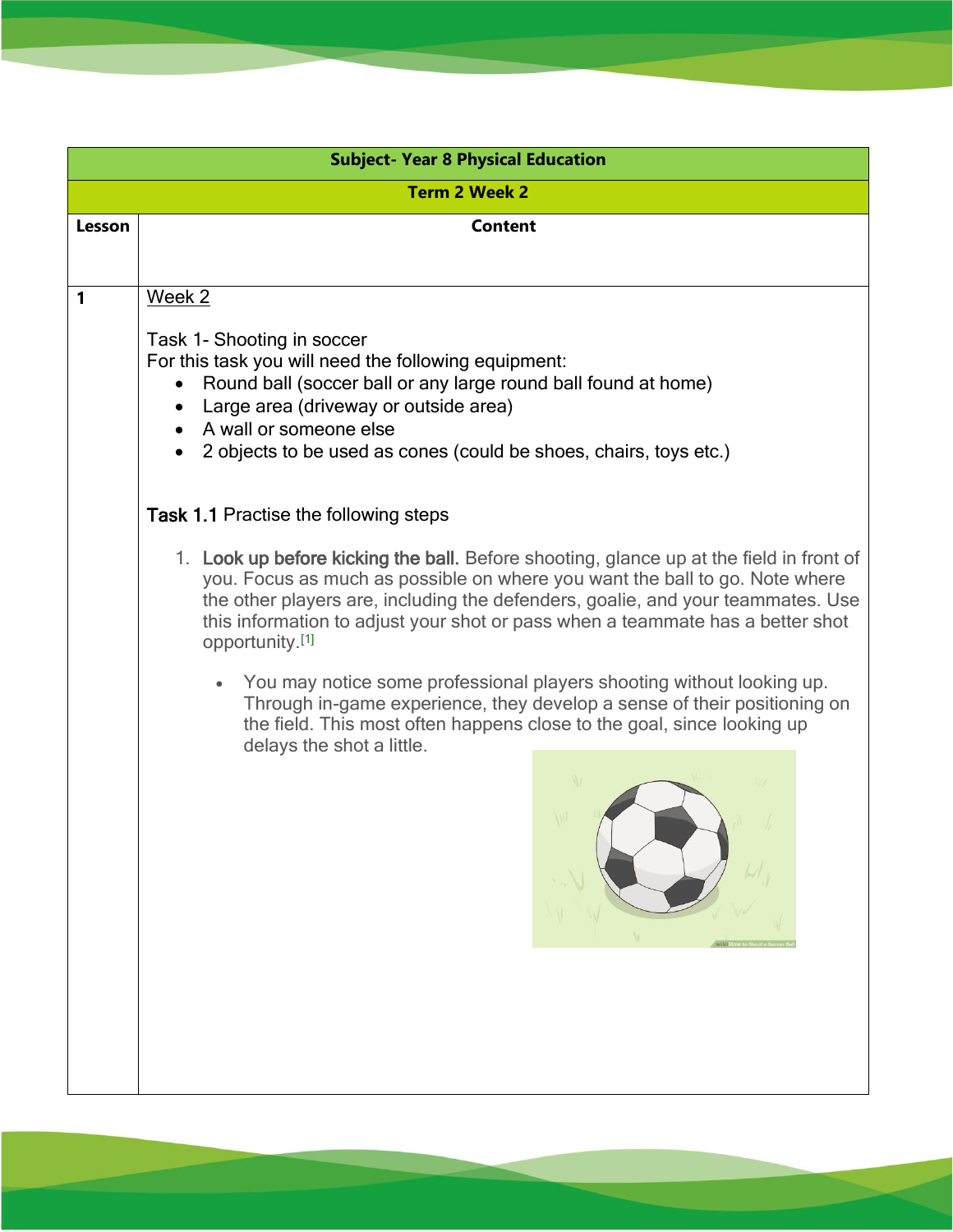2. Keep your eye on the ball. Look back down at the ball and keep looking at it until you kick it. Doing this leads to stronger, more accurate shots.<sup>[\[2\]](https://www.wikihow.com/Shoot-a-Soccer-Ball#_note-2)</sup>



- 3. Run towards the ball with even strides. Keep the strides you take the same length they would be while running. Avoid stretching forward too far or taking a series of short steps, since this throws off your balance.
	- When kicking a still ball, stand only far enough back that you can reach the ball in 3 or 4 steps.



- 4. Plant your non-kicking foot next to the ball. Where you place this foot determines where the ball will travel. Place it beside the ball, about shoulder width away from your other foot. A good, medium distance should feel comfortable to you. Keep your toes pointed straight ahead to the goal.<sup>[\[3\]](https://www.wikihow.com/Shoot-a-Soccer-Ball#_note-3)</sup>
	- Placing your foot further away from the ball helps when you need to lift the ball more, such as when kicking over a wall of defenders.

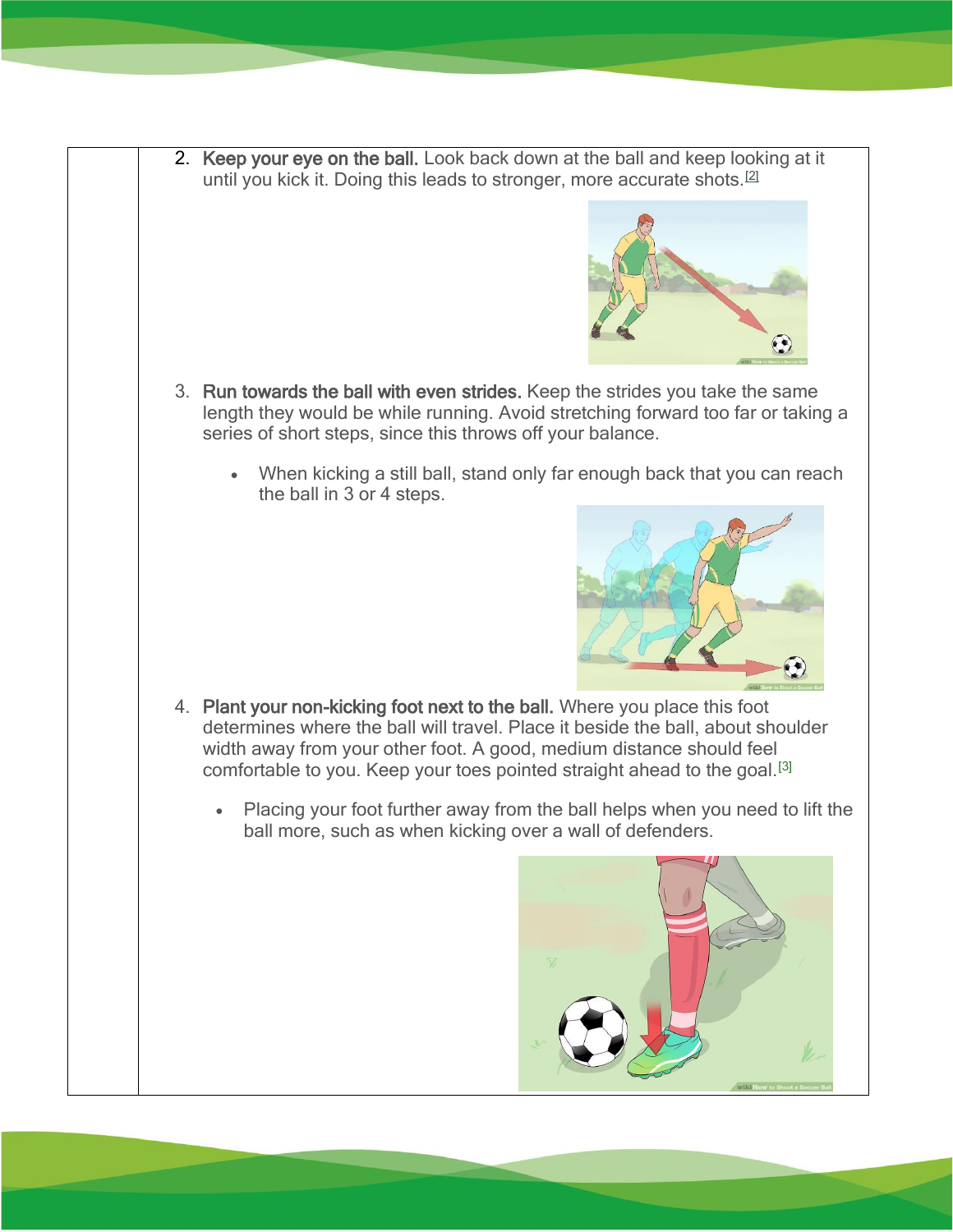- 5. Bring your kicking leg back as far as possible. The further you can bring your leg back; the more power you'll generate. Bend your leg at the knee and keep your toes pointed downwards. In the perfect kicking position, your leg looks like it's in the shape of a "V."[\[4\]](https://www.wikihow.com/Shoot-a-Soccer-Ball#_note-4)
	- Stretch your [legs](https://www.wikihow.com/Stretch-Your-Legs) often to increase your flexibility



6. Hold your ankle in place. This is also called locking your ankle. Your foot should still be pointed downwards, straight and firm. Your ankle shouldn't wiggle at all as you kick the ball. Any movement weakens your shot.<sup>[\[5\]](https://www.wikihow.com/Shoot-a-Soccer-Ball#_note-5)</sup>



- 7. Stand straight as you kick. Staying in a neutral position gives you maximum control over the ball's flight. Leaning a little, if it feels natural to you, is fine, but don't try to lean more. Instead, focus on turning to face the goal.<sup>[\[6\]](https://www.wikihow.com/Shoot-a-Soccer-Ball#_note-6)</sup>
	- If the ball often flies over the net, you may be leaning back too much. If it stays lower than you'd like, you may be leaning forward too much.

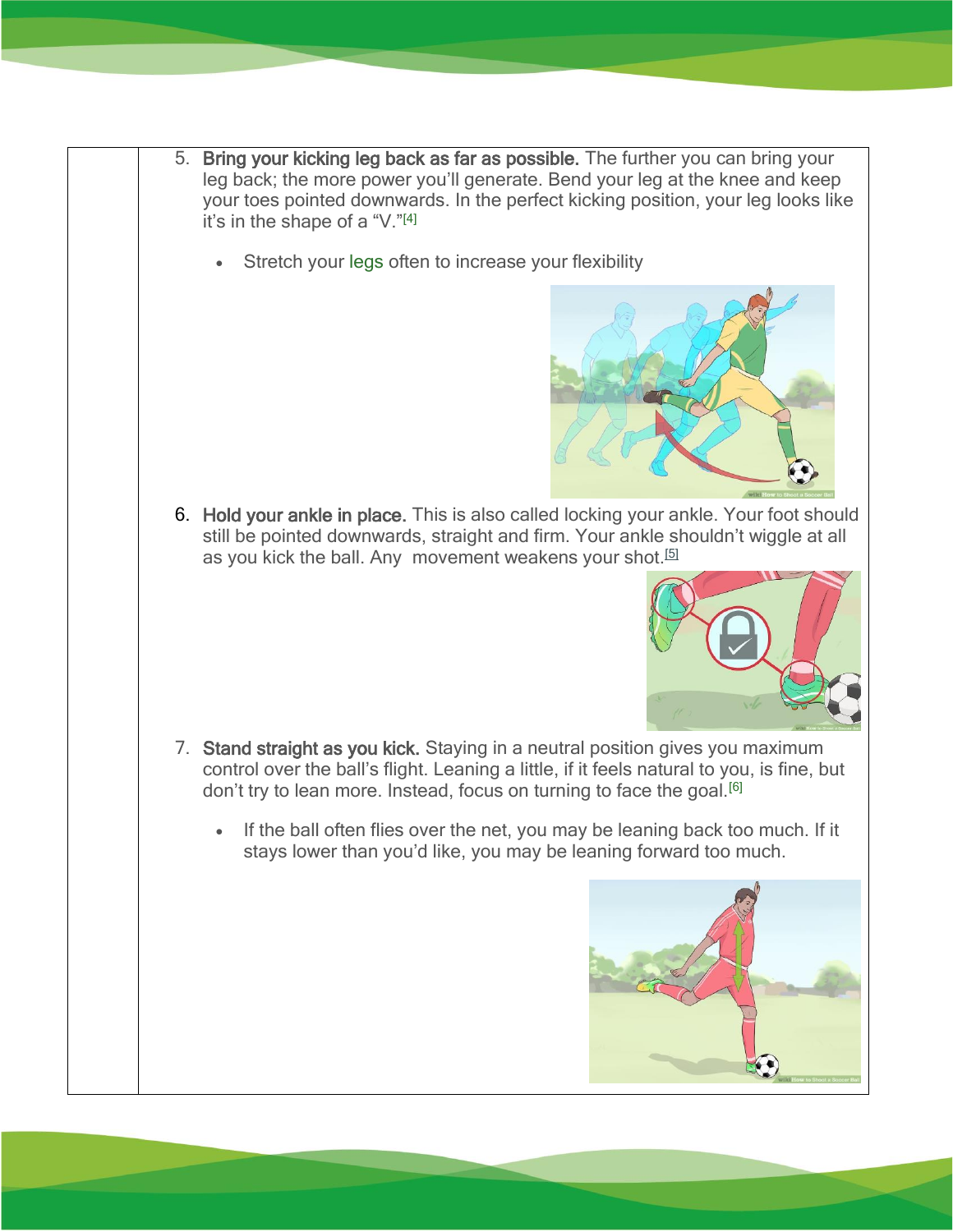- 8. Target the middle of the ball. Pick out the spot where your foot will strike the ball. Most of the time, this is the part of the ball closest to you. Kicking it in the center gives you control over your shot while also generating lots of power.[\[7\]](https://www.wikihow.com/Shoot-a-Soccer-Ball#_note-7)
	- To raise your shot in the air more, kick the ball a little lower than center.
	- To [bend](https://www.wikihow.com/Bend-a-Soccer-Ball) the ball, kick left or right of center. Kicking on the left causes the ball to curve to the right. Kicking on the right side causes it to arc to the left



- 9. Strike the ball with the laces of your shoe for a more powerful shot. Bring your foot forward. Hit the ball with the top part of your foot to generate powerful but accurate shots. This is the kind of shot you'll need on most occasions.
	- To bend your shot more, strike the ball with the side of your toes.



10.Kick the ball with the side of your foot for a more accurate shot. As you approach the ball, turn your foot to the side. Hit the ball with the inside edge of your foot. Your shot won't be as strong, but the increase in accuracy is good for shots near the goal or when the defense doesn't give you a lot of space.